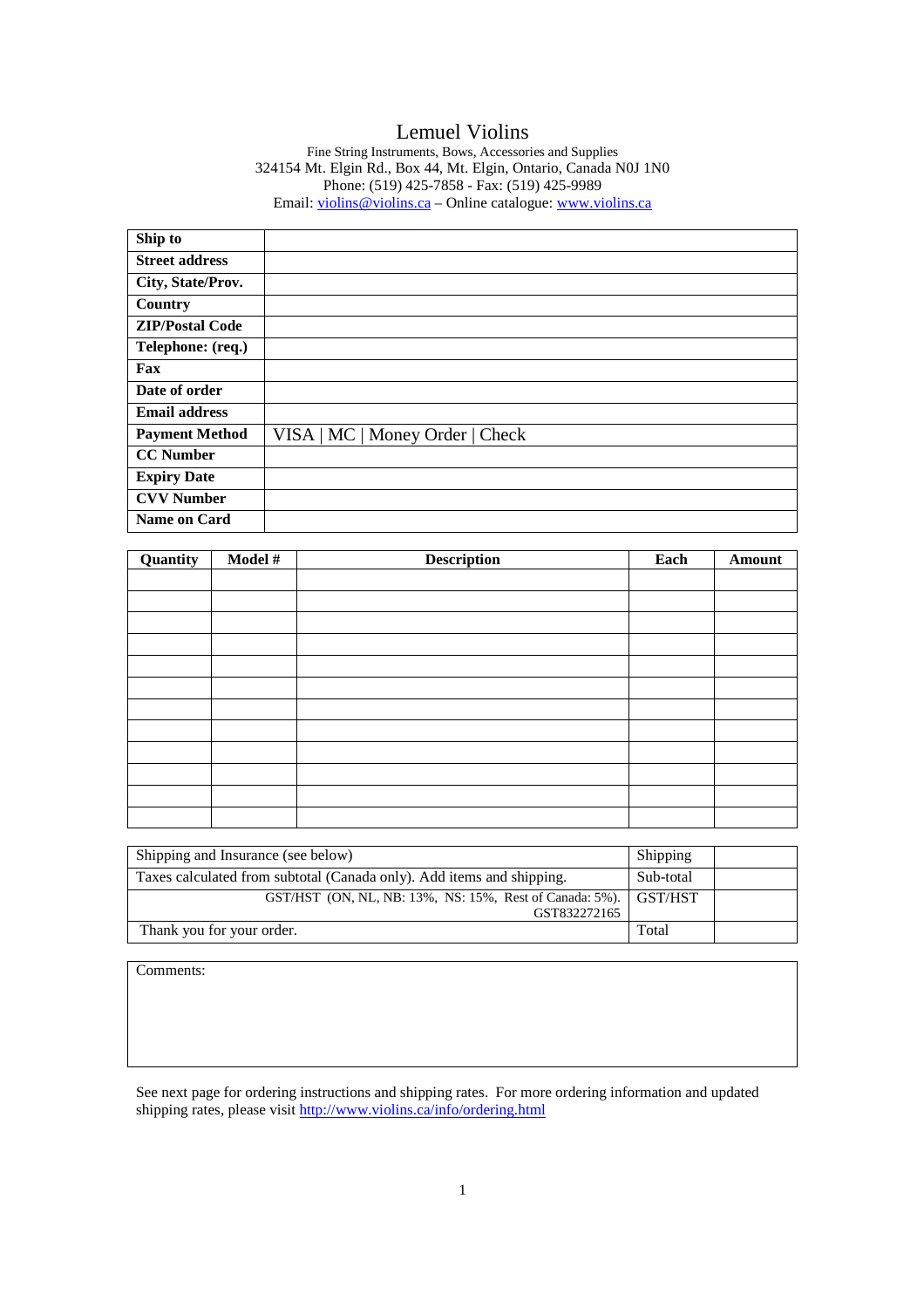### **Ordering Instructions**

**FAX:** Fill in the appropriate fields. Fax the to us at (519) 425-9989.

**MAIL:** Print the filled order form, and mail it to us at: Lemuel Violins, 324154 Mt. Elgin Rd., Box 44, Mt. Elgin, Ontario, Canada N0J 1N0.

**EMAIL:** Email your order to violins@violins.ca.

**PHONE:** Orders may be placed by telephone, 10 AM to 4 PM, Monday to Thursday, EST. Our phone number is (519) 425-7858. If we are not available, we may be in the workshop. Please leave a message.

**CURRENCY:** All credit card orders will be processed in Canadian funds; our catalogue is in Canadian Dollars. A currency converter can be found at www.xe.com

**ACCEPTED PAYMENT TYPES:** VISA, MasterCard, money order, and check. We can accept money orders, and checks in US funds.

We will contact for verification if any order requires changes.

### **Canadian Orders**

A filled order form must accompany payment, if using mail to send your order. The following HST rates are added to the following provinces : Ontario, New Brunswick, and Newfoundland add 13%, Nova Scotia residents add 15%, the rest of Canada add 5%. The following rates are for standard ground delivery to most major destinations only. We will lower shipping if available and will contact you if rates are higher. For faster delivery, please see UPS delivery options below.

| <b>Estimated Shipping Rates within Canada</b>                             | Ontario and   | <b>Outside ON</b> |
|---------------------------------------------------------------------------|---------------|-------------------|
| Canadian dollars, subject to change for distant or remote points          | <b>Ouebec</b> | and PO            |
| <b>Small flat items</b> (total under 200 grams, under 1 cm thick)         | \$3.50        | \$3.50            |
| Examples: Violin/viola strings and bridges, small bow parts, small files. |               |                   |
| Sent by regular Canada Post air mail, about 4 to 10 days, non-trackable   |               |                   |
| Small packages, accessories (under 2 lbs.)                                | \$12.00       | \$15.00           |
| Bows, and long packages/tubes (under 2 kg)                                | \$15.00       | \$22.00           |
| Violin Cases, bags and medium size parcels                                | \$18.00       | \$25.00           |
| Violins, violas and outfits                                               | \$22.00       | \$28.00           |
| Cello cases, for cellos add an extra \$10.00 for insurance                | \$35.00       | \$50.00           |
| Instruments - String Bass and Outfit (FedEx Ground Only)                  | Inquire       |                   |

| <b>Special UPS Express Shipping Prices</b>           | Ontario and<br><b>Ouebec</b> | <b>Outside ON</b><br>and PO |
|------------------------------------------------------|------------------------------|-----------------------------|
| UPS 2-day, Guaranteed                                | N/A                          | Add \$14.00                 |
|                                                      |                              | to above                    |
|                                                      |                              | column                      |
| UPS Next Day Service, Guaranteed                     | Add \$10.00                  | Add \$16.00                 |
|                                                      | to above                     | to above                    |
|                                                      | column                       | column                      |
| UPS Next Day AM morning Priority Service, Guaranteed | <b>Inquire</b>               |                             |